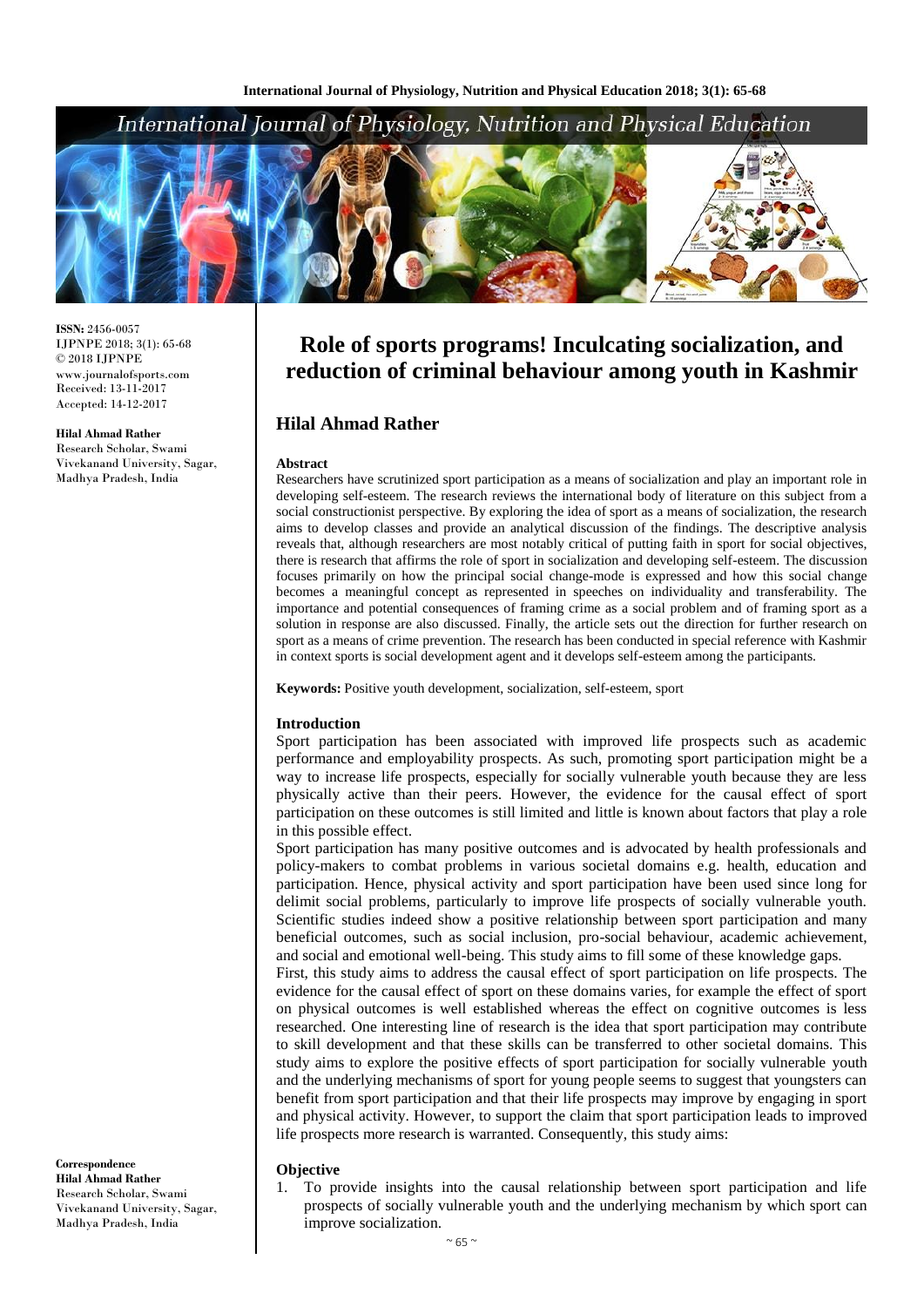2. To examine the social conditions that may strengthen the positive effect of sport on life prospects.

# **Methods**

The data for the present study was gathered from different areas of Kashmir valley and 300 subjects were given a questionnaire and interviewed for the research purpose. The subjects were youth who participated in different sports and cultural activities.

How sport can subsidize to positive development concerning crime prevention?

Though evidence is lacking, evaluations are problematic and no inherent essence in sport is identified, certain aspects in sport practices are highlighted as potentially mediating the relation with crime prevention. Two categories of crime prevention are discernible in the literature reviewed. They are presented here as two modes of prevention. First, the averting-mode stresses only the goal of averting antisocial involvement or crime and is defined by the absence of deviance. Second, the social change-mode stresses change in various circumstances that could cause criminality and is accordingly defined by the presence of progression (i.e. more than just averting a specific behaviour or activity).

### **The averting-mode**

Two aspects focused on averting criminal or anti-social activities stand out. First, the literature reviewed stresses that participation in sport could constitute diversion for youth in two ways. In one sense, sport can physically divert young people from criminal or deviant activities: one cannot simultaneously be engaged in criminal activities outside the sport setting and perform sport activities. However, deviant behaviour is obviously possible within the sport setting. In the other sense, sport – being fun, exciting and entertaining – can divert attention from criminal environments and activities. Sport may also offer its participants structure and a framework and thus divert youth from restlessness.

# **The social change-mode**

Four aspects focused on changing circumstances with regard to crime prevention emerged in the literature review. First, research suggests that voluntary participation in sport creates good conditions for contributing to the development of personal and social relations. This has been considered to constitute forms of social capital in sport (though not explicitly related to crime prevention). Sport is thus considered an arena where different youth of different social standings meet and interact.

### **Social change**

Personal and social relations, empowerment, pro-social development, and education in non-violence and moral values are the four main categories that primarily constitute the social change-mode. These concepts are structured around concepts of individuality and transferability. This can be illustrated by the following quotations.

The success of utilizing sport and exercise, as a means of facilitating delinquent rehabilitation, lies particularly in the intricacies of the counseling; the provision of purposeful activities, and adoption of an individualistic approach, leading to the recognition of individual motivations.

Development of personal and social relations is described in relation to trustworthy, reciprocal relations between individuals contributing to community development. In that sense, the category requires a concept of individuality. Moreover, it is a central aspect of personal and social relations that the benefits from these relations are also valid outside the sport setting. Relations that are only valid inside the sport setting would be of less use for crime prevention. Instead the point of social relations attained in the sport setting is the transference to broader society. In that respect, transferability is also an inevitable concept, given the understanding that personal and social relations are an aspect of social change in terms of sport as a means of crime prevention.

Empowering youth through sport to take on individual responsibility outside the sport setting is illustrated in the quotations below.

Sport also offers a very suitable medium for helping clients take responsibility: within the Summit programme the sports leader could gradually give the participants more responsibility for aspects of the activity. So sports-related contexts offer many opportunities to develop participants through a structured progression of taking greater responsibility

Pro-social development is described in relation to the individual's self-image, to life skills and to that person attaining good physical and mental health. This aspect of social change is perhaps most obviously inseparable from the concept of individuality. The individual is the object of development in all these aspects. In this respect, pro-social development can scarcely be grasped without a concept of individuality. Additionally, the developmental proceedings are not primarily emphasized to be recognized as skills within the sport setting. The skills should rather be grasped outside sport – more explicitly, in life. Although a better selfconception, self-esteem, self-confidence and self-control as well as reduced impulsivity and risk-taking are likely to enhance performances in sport, this is not the rationale in question. These skills presuppose a transfer from sport to other spheres in life, so the concept of transferability is vital.

While participation in sport will not curb all violence and deviant behaviour, it is a highly effective tool for teaching youth skills and values, helping children develop a positive sense of self, and providing a health-promoting alternative for youth who have nothing else to do

The four aspects of the dominant mode of prevention (social change) all presuppose and are structured around the concepts of individuality and transferability. It is therefore relevant to speak of discourses on individuality and transferability. The concepts can be viewed as central signs in a structure of meaning, constructing the idea of sport as a means of crime prevention through aspects of social change. These structures are discourses that bring order to a disparate body of knowledge.

# **Causal effect of sport participation**

Research from a positive youth development perspective focuses on the internal assets (e.g. social skills and positive values) and external assets (e.g. the community, meaningful others, and school) that help young people to be well-prepared for a healthy life and social and emotional well-being during adulthood. Local sport clubs can be considered environments in which internal and external assets are built, and hence are environments for positive youth development. In this light, it has been hypothesized that sport participation may lead to increased assets that subsequently can be applied in other settings such as school. Although several studies suggest that certain skills accumulated in sport can be transferred to other domains, no study actually tested this idea. In this study, we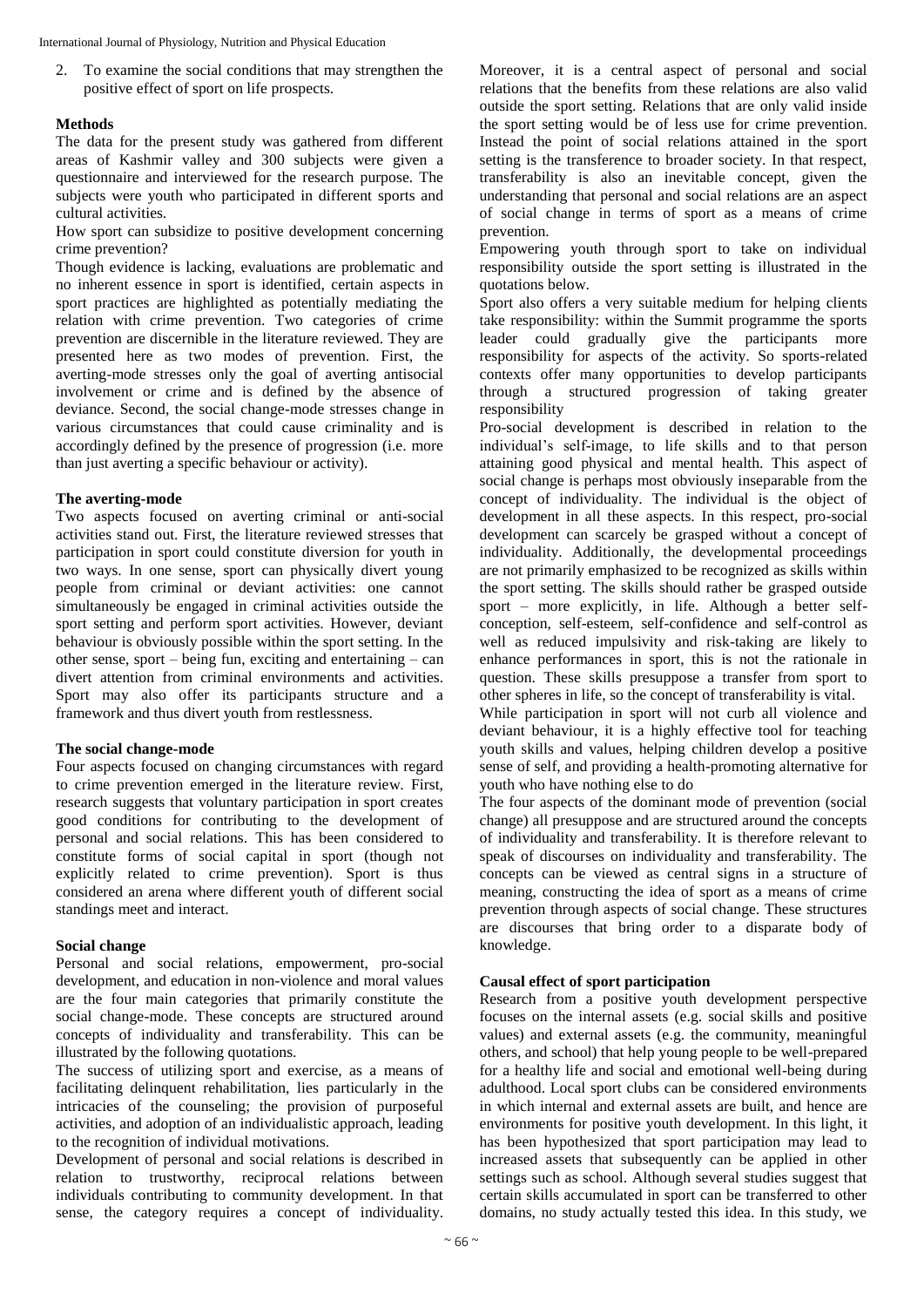investigate the longitudinal effect of sport participation on self-regulations skills and sense of coherence (SOC), and the transfer of these skills to other societal domains.

# **Self-regulation skills**

Self-regulation refers to "the processes by which the self-lters its own responses, including thoughts, emotions, and behaviours  $[27]$ . It is considered to have a great influence on a person's success [27], in the broadest sense of the word and in various domains such as in academics  $[28, 29]$  and in sport  $[15]$ . Jonker et al. identified six skills that are essential in selfregulatory processes: planning, monitoring, self-evaluation, effort, reflection and self-efficacy [30]. Self-regulatory learners score high on these dimensions and are, therefore, better able to acquire knowledge and skills in different domains [30]. From a positive youth development perspective, selfregulation skills can be considered an internal asset that can help young people to get prepared for a healthy and productive adulthood. According to Posner and Rothbart, selfregulation is shaped in childhood by both genes and the social environment; specific exercises in this period can improve self-regulation. The sport context may be an environment in which these exercises are practiced and as such may offer opportunities for children to acquire various self-regulatory skills, which subsequently can be used in other settings [17]. A cross sectional study conducted by Jonker et al. demonstrated that pre-university students that were elite athletes scored higher on planning, reflection and effort than their preuniversity non-athletic peers  $[32]$ . In this study it is hypothesised that sport participation improves the selfregulatory skills of socially vulnerable youth and that this increase in self-regulatory skills translates to improved life prospects of these youngsters

# **Results**



The figure.1 below shows the participation of youth in games and positive change in their behaviour.

The above figure shows that 96% respondent think that participating in games bring positive change in their behaviour while as 4% Respondents does not think so, further it reveals that 85% respondents believed it to a large extend while as 9% respondents believed intermediary, whereas, 4% of the respondents thinks it did to a small extend while as only 2% Respondents think that participating in games bring positive change in their behaviour to a very small extend.



$$
Fig  $\frac{1}{2}$
$$

Figure2. Shows participation strengthen the positive effect of sport on life prospects.

The above figure shows that 65% respondent think that participation strengthen the positive effect of sport on life prospects while as 35% Respondents does not think so, further it reveals that 38% respondents believed it to a large extend while as 18% respondents believed intermediary, whereas, 14% of the respondents think to a small extend while as 30% Respondents believed to a very small extend

# **Conclusion**

The findings in this article proceed from the aim of exploring the idea of sport as a means of crime prevention and its underlying assumptions by reviewing the scientific literature on this subject. Such implicit assumptions have been made explicit by exploring what research focuses on and how the descriptions are articulated. Although there is a heavy emphasis in the literature on researchers criticizing the notion that sport can contribute in substantial ways to preventing crime and delinquency, there are nonetheless ways in which sport is described and promoted as a means of crime prevention.

The central discussion suggests that the knowledge about sport as a means of crime prevention in the literature reviewed is dominated by the social change-mode and is further articulated through discourses on individuality and transferability. An examination is still needed of how these discourses are intertwined, what assumptions about the individual and society they are built upon and what ideological perspectives of sport or public policy these discourses are expressions of. Since questions like these are important for our understanding of sport and society, regarding our conceptions of sport both as sport and in society (or as a means of social objectives in society), they would be a strong aim in further research. Other aspects of the relation between sport and crime apart from the focus on sport as a means of crime prevention have been downplayed in this review. Moreover, a systematic review of the literature on sport as a generator of crime should lead to a more nuanced understanding of the relation between sport and crime. It is also worth noting once again that the literature reviewed is not at all unanimous in viewing sport as an efficient or suitable means of crime prevention. This article concludes that social change by changing individuals and discourses on individuality and transferability are clearly prominent ingredients in current research that supports sport as a means of crime prevention. By considering these aspects, the bulk of scientific knowledge promoting sport as a means of crime prevention is constructed.

### **References**

- 1. Armour K, Sandford R, Duncombe R. Positive youth development and physical activity/sport interventions: mechanisms leading to sustained impact. Phys Educ Sport Pedagog. 2013; 18:256-281.
- 2. Eime R, Young J, Harvey J, Charity M, Payne W. A systematic review of the psychological and social benefits of participation in sport for children and adolescents: informing development of a conceptual model of health through sport. Int J Behav Nutr Phys Act. 2013; 10:98.
- 3. Coalter F: The politics of sport-for-development: limited focus programmes and broad gauge problems? Int Rev Sociol Sport. 2010; 45:295-314.
- 4. Schumacher Dimech A, Seiler R: Extra-curricular sport